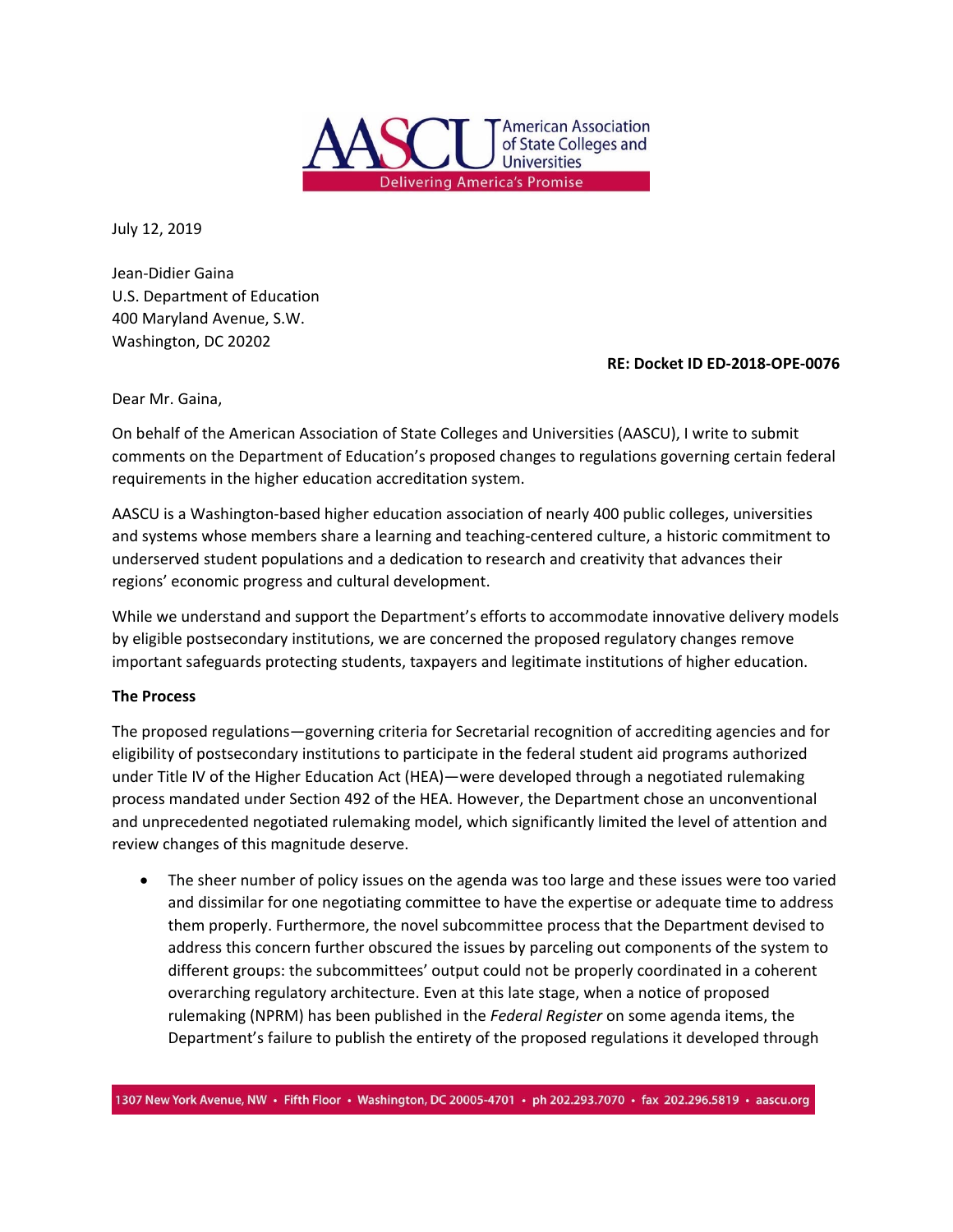## July 12, 2019 Page Two

one negotiated rulemaking committee poses a serious policy challenge and raises important compliance concerns under the Administrative Procedures Act. The fragmentation of proposed regulations into separate NPRMs makes it impossible to submit informed comments on the partial provisions disclosed thus far because the public is unaware of other changes the Department intends to propose to related provisions on the agenda in this rulemaking.

- The Department provided little data or evidence to support the need for the proposed changes, and it generally did not provide analytics on the likely effects of such changes if implemented.
- While we understand the Department is expediting this critically important process to meet the master calendar's November 1 deadline, we believe this haste will create unintended consequences—including substantive policy mistakes and procedural and legal weaknesses that will frustrate the legitimate goals of this rulemaking.

We recommend that the Department delay the publication of a final rule and extend the comment period to enable stakeholders—including the Secretary—to collect more evidence and conduct more careful legal, budgetary and policy analyses to better inform the process before final regulations are promulgated.

# **Effects on Accreditation**

As noted above, we do support the Department's effort to accommodate innovation by providing greater flexibility in the federal financing system's regulatory requirements. We are, however, concerned that the proposed regulations weaken the Department's oversight of accrediting agencies and undermine the reliability of accrediting agencies as quality assurance entities. Additionally, the interactive results of the numerous proposed changes would diminish necessary protections for students, taxpayers and legitimate institutions of higher education. For example, the proposed regulations would:

- Make it easier for untested entities to become Secretarially recognized accrediting agencies [Proposed 34 CFR 602.10, 602.12, and 602.13].
- Create an opaque process through which agencies with significant deficiencies in meeting their obligations may remain recognized due to "substantial compliance" with the statutory criteria on which their recognition was based [Proposed 602.3 and 602.36].
- Allow accrediting agencies to adopt a different set of standards for programs they designate as "innovative," without articulating proper criteria for such a designation or imposing reasonable time, enrollment or cost restrictions on what will likely become a de facto parallel system to the one specified in the underlying statute [Proposed 602.18(c)].
- Significantly extend the time problem institutions are given before accrediting agencies must act and the time provided for such institutions after such action has been taken. Compounding our concerns are changes that allow closed schools to continue to access federal aid for 120 days, enable risky institutions to spin off new locations and campuses without the minimal oversight